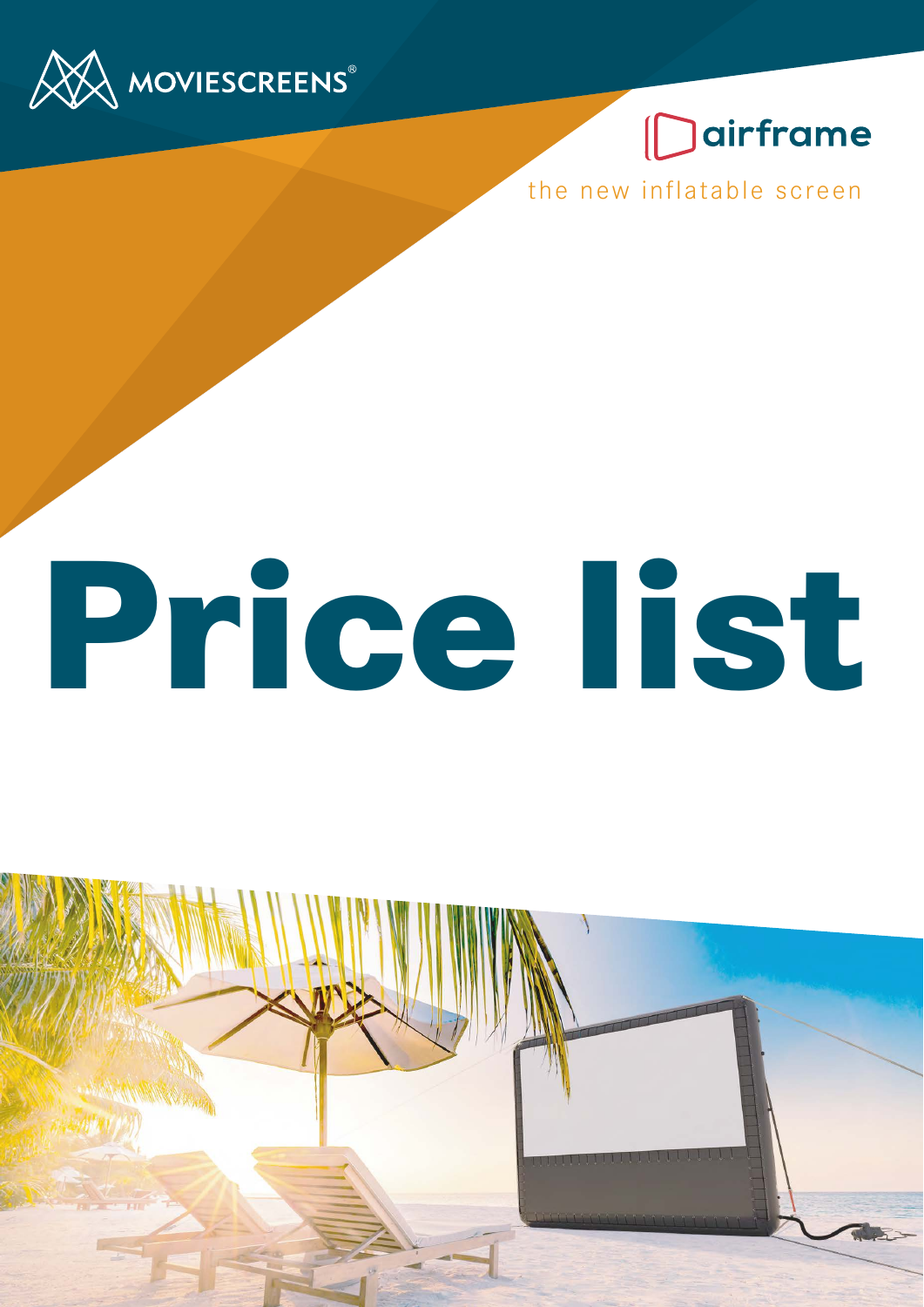

## airframe

the new inflatable screen

|                  | <b>Feet</b> |           |            |             |         |            |        |                |               |
|------------------|-------------|-----------|------------|-------------|---------|------------|--------|----------------|---------------|
|                  | (feet)      |           |            | Metric (cm) |         |            |        |                |               |
|                  |             |           | screen off |             |         | screen off |        | <b>Maximal</b> |               |
|                  | screen      | screen    | the        | screen      | screen  | the        | screen | number of      |               |
| <b>Model</b>     | width       | height    | ground     | width       | height  | ground     | format | viewers        | Price (Euro)  |
| <b>EASY 500</b>  | $16,4$ ft   | $9,2$ ft  | $5,7$ ft   | 500 cm      | 280 cm  | 175 cm     | 16:9   | 250            | €<br>4.900,00 |
| <b>EASY 725</b>  | $23,8$ ft   | $13,4$ ft | $5,7$ ft   | 725 cm      | 410 cm  | 175 cm     | 16:9   | 500            | 8.900,00<br>€ |
| <b>EASY 1000</b> | $32,8$ ft   | $18,4$ ft | 5,7 ft     | 1000 cm     | 560 cm  | 175 cm     | 16:9   | 1000           | € 11.900,00   |
| PRO 1200         | $39.3$ ft   | $19.7$ ft | $9,7$ ft   | 1200 cm     | 600 cm  | 295 cm     | 2:1    | 1500           | € 18.500,00   |
|                  | $39,3$ ft   | $22,1$ ft | $7,2$ ft   |             | 675 cm  | 220 cm     | 16:9   |                | € 18.900,00   |
| PRO 1600         | 52,5 $ft$   | $26,2$ ft | $10,5$ ft  | 1600 cm     | 800 cm  | 320 cm     | 2:1    | 3000           | € 28.500,00   |
|                  | 52,5 ft     | 29,5 ft   | $7,2$ ft   |             | 900 cm  | 220 cm     | 16:9   |                | € 28.900,00   |
| <b>PRO 2000</b>  | 65,6 ft     | $32,8$ ft | $11,3$ ft  | 2000 cm     | 1000 cm | 345 cm     | 2:1    | 5000           | € 48.500,00   |
|                  | 65,6 ft     | 36,9 ft   | $7.2$ ft   |             | 1125 cm | 220 cm     | 16:9   |                | € 48.900,00   |

#### **Sizes and prices for complete inflatable screen setups:**

We produce in metric sizes in accordance with German DIN standard, all imperial sizes are rounded. All sizes and weights may differ based on temperature or production deviations.

#### **Remarks**

- Prices are valid from 2022-04-20
- Prices are net, ex works (warehouse 32369 Rahden, Germany), excluding tax, customs, transport.
- Setup includes inflatable frame, front projection screen surface, screen ties, belts and ratchets and blower (110V AC/60Hz, 230V AC/50Hz)
- 2-year warranty against defects in materials and workmanship
- For PRO models a set-up training is mandatory (not included in the price)
- Fixing systems (e.g. ground anchors) and transport cases available upon request
- Technical specifications are subject to change without notice
- Alfresco is a special event screen surface by Harkness.